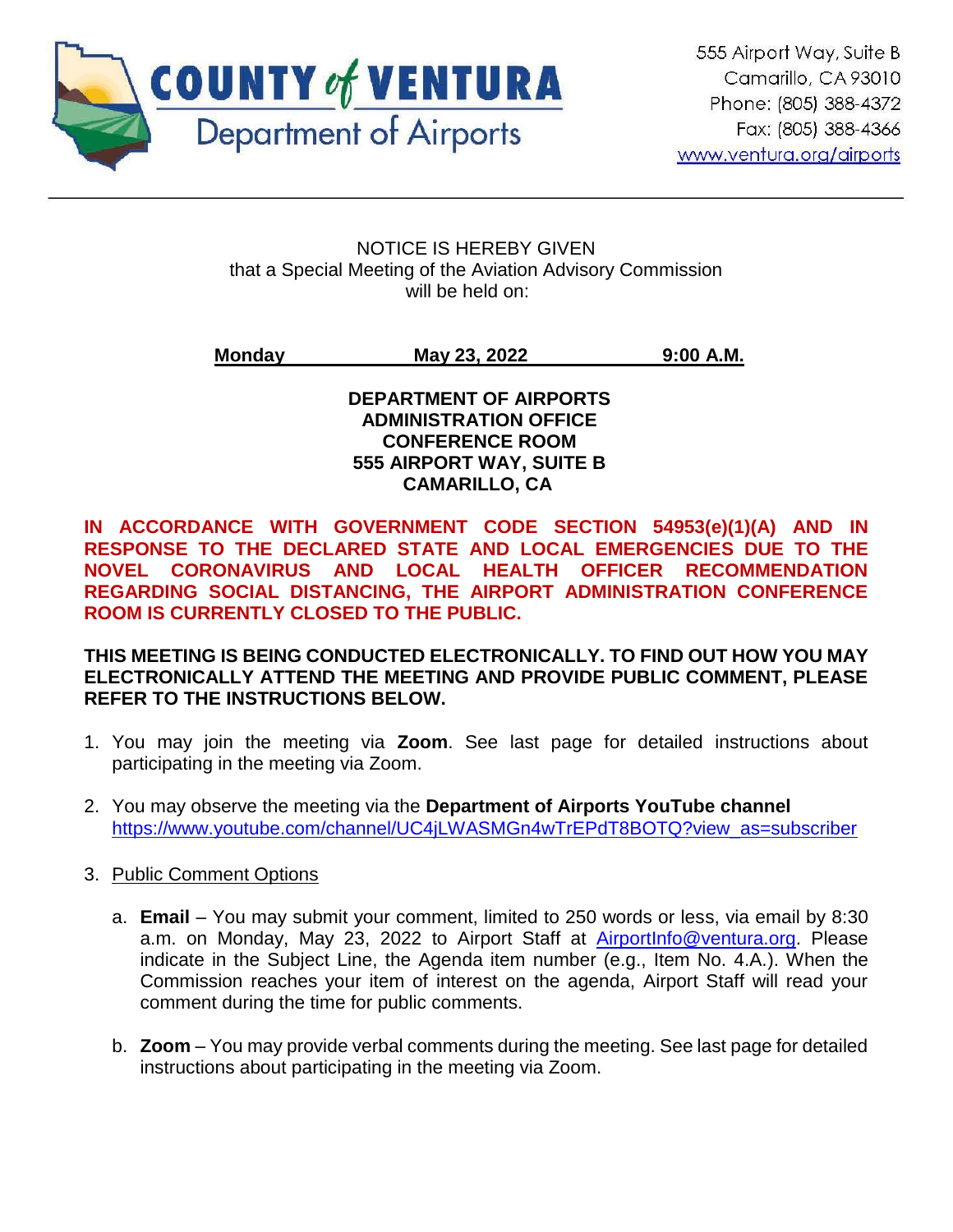## **AGENDA**

- **1. CALL to ORDER and PLEDGE of ALLEGIANCE**
- **2. ROLL CALL**
- **3. AGENDA REVIEW**
- **4. NEW BUSINESS**

#### **A. Subject: Consider Adoption of Resolution #11 Authorizing Remote Teleconference Meetings of the Aviation Advisory Commission for a 30-Day Period**

#### **Recommendation:**

Consider adoption of Resolution #11 (Exhibit 1) authorizing remote teleconference meetings of the Aviation Advisory Commission for a 30-day period pursuant to Government Code Section 54953, Subdivision (e), of the Ralph M. Brown Act.

#### **5. ADJOURNMENT**

The next regular Commission meeting will be on Monday, June 6, 2022 at 7:00 p.m. Location to be determined.

IN COMPLIANCE WITH THE AMERICANS WITH DISABILITIES ACT, IF YOU NEED SPECIAL ASSISTANCE TO PARTICIPATE IN THIS MEETING, PLEASE CONTACT ANA CASTRO AT (805) 388-4211. NOTIFICATION 48 HOURS PRIOR TO THE MEETING WILL ENABLE THE DEPARTMENT OF AIRPORTS TO MAKE REASONABLE ARRANGEMENTS TO ENSURE ACCESSIBILITY TO THIS MEETING.